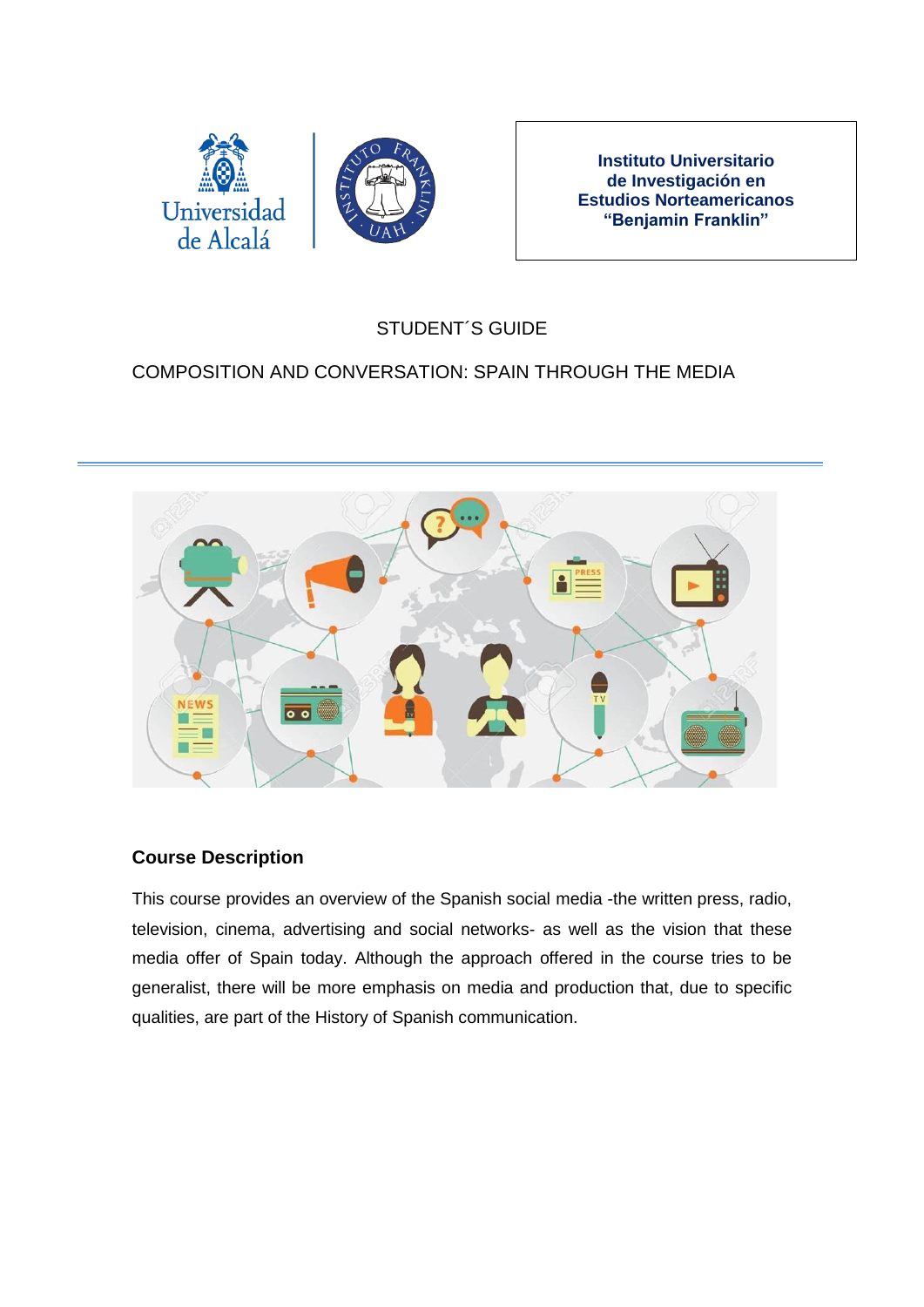

## **Introduction of the Professor**

#### **Antonio Cabanillas Trenado**

He teaches in the Study Abroad program and is the Head of Social Networks at Instituto Franklin-UAH. He has a Master's Degree in Creativity in Social Networks and New Trends in Media from The Atomic Garden in Madrid. Has a Bachelor´s Degree in Advertising and Public Relations from

Universidad Complutense de Madrid. He has worked for more than ten years in the sector of digital communication, including education, lifestyle and fashion. He has collaborated with international firms such as Airbnb, Kiehl's España or Samsung España.

E-mail: [antonio.cabanillas@institutofranklin.net](mailto:antonio.cabanillas@institutofranklin.net)

## **Learning Results**

#### **Course objectives**

- To develop communicative competence, reinforcing language skills that enable the student to communicate an oral message.
- Understand the basic general concepts about mass media and its management through the Spanish culture.
- Knowledge, understanding and basic mastery of elementary technical terminology of mass media.
- Understand, identify and analyze the information offered in mass media.

#### **Requirements or level of Spanish needed**

In this course we will only use Spanish. In order to understand and improve your language skills you should make an effort to become familiar with the language characteristic of the subject. For a better understanding of the class we recommend that you have an intermediate level of Spanish.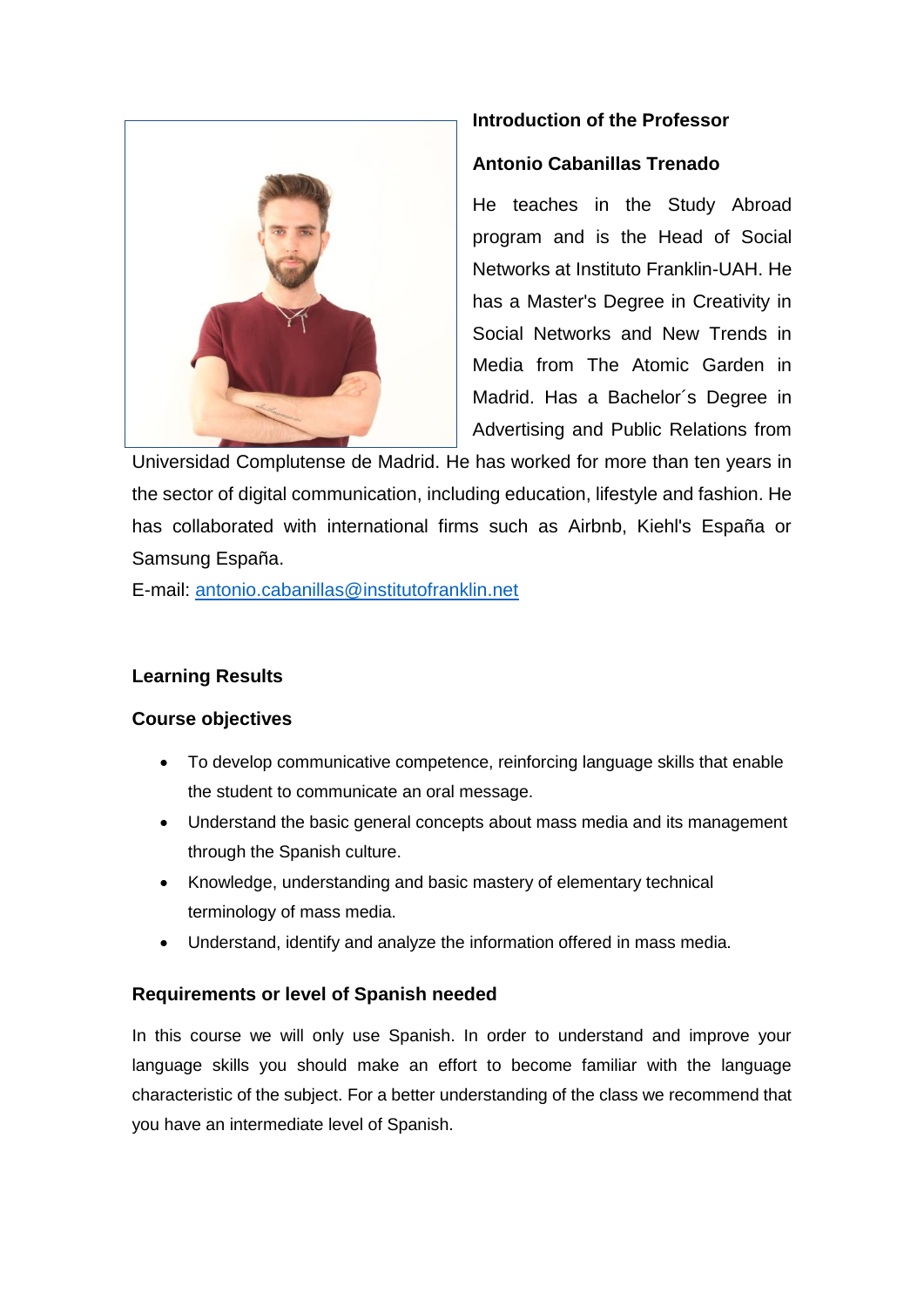#### **Competences**

| Competence 1. | Identify the most important social media in Spain today.        |
|---------------|-----------------------------------------------------------------|
| Competence 2. | Recognize the particularities of media and understand what      |
|               | differences exist between them.                                 |
| Competence 3. | To develop the student's listening comprehension so that he     |
|               | or she is able to understand the messages provided by the       |
|               | audiovisual media in Spain.                                     |
| Competence 4. | Develop reading comprehension so that the student can           |
|               | understand the information provided by the written media        |
| Competence 5. | Reinforce written composition skills so that, by the end of the |
|               | course, the student will be able to compose messages for        |
|               | different media.                                                |
| Competence 7. | To be able to establish relationships between images and        |
|               | sounds, from the aesthetic and narrative point of view in the   |
|               | different media and audiovisual technologies.                   |
| Competence 6. | To develop the creativity of the students, by means of the      |
|               | realization of diverse practical works.                         |

#### **Practical application of the course**

This course will allow the student to have a generalized vision of the mass media today. The student will develop his or her capacity and the ability to express himself or herself fluently in Spanish, by using linguistic and literary resources that are most appropriate for different media, and that will probably use in the future.

## **Bibliography:**

- Dominick, Joseph R.; *La dinámica de la comunicación masiva, los medios en la era digital*, México, McGraw Hill, 2007.
- Masterman, Len*: La enseñanza de los medios de comunicación.* Reino Unido, Routledge, 2001.
- *Medios de comunicación, sociedad y educación*. Editado por Tomás Fernández García, Agustín García. Ediciones de la Universidad de Castilla-La Mancha, Cuenca, 2001.
- Darias de las Heras, Victoriano. *La música y los medios de comunicación.* España, Editorial Dykinson, 2018.
- Noguera Vivo, José Manuel, Martínez Polo, del Mar Grandío Pérez, Josep María*. Redes sociales para estudiantes de Comunicación: 50 ideas para comprender el escenario online.* España. Editorial UOC, 2011.
- López Talavera, María del Mar*. Ética en los medios de comunicación: Prensa, radio, TV y cine.* España. Editorial UOC, 2016.
- Amar Rodríguez, Víctor Manuel*. El cine y otras miradas: contribuciones a la educación y a la cultura.* España. Comunicación Social, 2009.
- *[Asociación para la Investigación de Medios de Comunicación](https://www.aimc.es/)*: <https://www.aimc.es/>